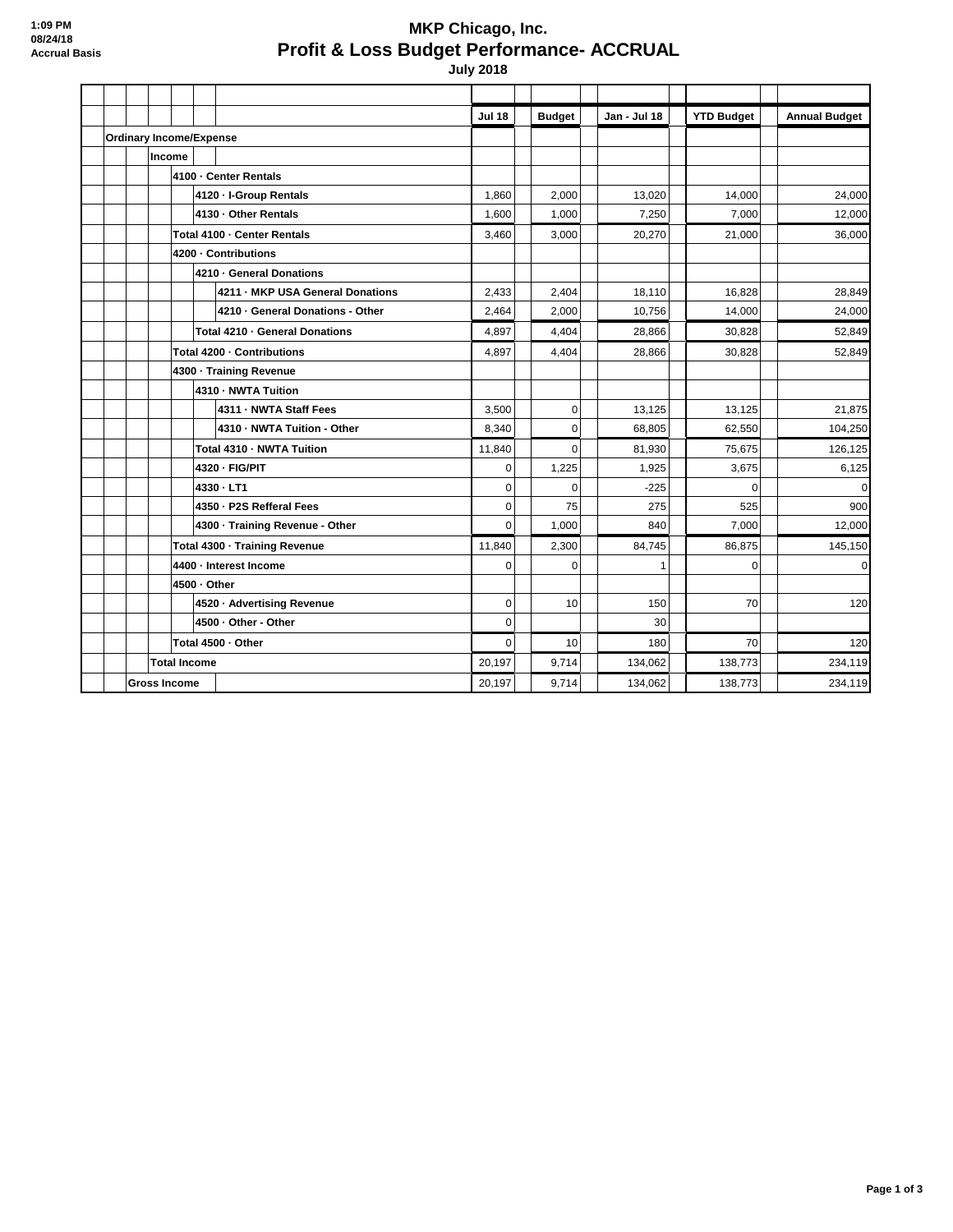## **MKP Chicago, Inc. Profit & Loss Budget Performance- ACCRUAL**

 **July 2018**

|                   |                            |                            |                         |                                   |                                          |                                            | <b>Jul 18</b>    |          | <b>Budget</b> | Jan - Jul 18 | <b>YTD Budget</b> | <b>Annual Budget</b> |
|-------------------|----------------------------|----------------------------|-------------------------|-----------------------------------|------------------------------------------|--------------------------------------------|------------------|----------|---------------|--------------|-------------------|----------------------|
|                   |                            |                            | <b>Expense</b>          |                                   |                                          |                                            |                  |          |               |              |                   |                      |
|                   |                            |                            |                         |                                   | 6000 - Center Expense                    |                                            |                  |          |               |              |                   |                      |
|                   |                            |                            |                         |                                   |                                          | 6010 · Building Repairs                    | 315              |          | 125           | 315          | 875               | 1,500                |
|                   |                            |                            |                         |                                   | 6040 - Equipment & Maintenance           |                                            |                  | 445      | 400           | 1,989        | 2,800             | 4,800                |
|                   |                            |                            |                         |                                   | 6050 - Rent                              |                                            |                  |          | 3,770         | 24,566       | 26,391            | 45,241               |
|                   |                            |                            |                         |                                   | 6060 - Utilities                         |                                            |                  |          | 850           | 5,584        | 5,950             | 10,200               |
|                   |                            |                            |                         |                                   | Total 6000 - Center Expense              |                                            |                  |          | 5,145         | 32,454       | 36,016            | 61,741               |
|                   |                            |                            |                         |                                   | 6100 - Fund Raising Expense              |                                            |                  |          |               |              |                   |                      |
|                   |                            |                            |                         |                                   | 6110 - Printing & Mailings               |                                            | 0                |          | $\mathbf 0$   | 26           | 1,100             | 2,200                |
|                   |                            |                            |                         |                                   | 6100 - Fund Raising Expense - Other      |                                            | 323              |          | 200           | 680          | 1,400             | 2,400                |
|                   |                            |                            |                         | Total 6100 - Fund Raising Expense |                                          |                                            | 323              |          | 200           | 706          | 2,500             | 4,600                |
|                   |                            |                            |                         | 6200 - Operating Expense          |                                          |                                            |                  |          |               |              |                   |                      |
|                   |                            |                            |                         |                                   | 6210 · Accounting Fees                   |                                            | 1,417            |          | 1,417         | 9,917        | 9,917             | 17,000               |
|                   |                            |                            |                         |                                   |                                          | 6215 · Bank and Credit Card Fees           | 450              |          | 400           | 2,593        | 2,800             | 4,800                |
|                   |                            |                            |                         |                                   |                                          | 6220 Conferences & Meetings                | 0                |          | $\mathbf 0$   | 1,126        | 1,300             | 2,000                |
|                   |                            |                            |                         |                                   |                                          | 6230 · Office Supplies                     | 50               |          | 150           | 579          | 1,050             | 1,800                |
|                   |                            |                            |                         |                                   |                                          | 6235 - Payroll Expenses.                   |                  |          |               |              |                   |                      |
|                   |                            |                            |                         |                                   |                                          | 6236 - Health Insurance                    | 150              |          | 150           | 1,050        | 1,050             | 1,800                |
|                   |                            |                            |                         |                                   |                                          | 6235 - Payroll Expenses. - Other           | 3,879            |          | 3,897         | 27,220       | 27,276            | 46,759               |
|                   |                            |                            |                         |                                   |                                          | Total 6235 - Payroll Expenses.             | 4,029            |          | 4,047         | 28,270       | 28.326            | 48,559               |
|                   |                            |                            |                         |                                   |                                          | 6245 - Permits & Fees                      | 100              |          | $\Omega$      | 1,280        | 36                | 36                   |
|                   |                            |                            |                         |                                   |                                          | 6250 · Postage & Shipping                  | 38               |          | 40            | 296          | 280               | 480                  |
|                   |                            |                            |                         |                                   |                                          | 6255 - Software and Services               | $\mathbf 0$      |          | $\mathbf 0$   | 505          | 550               | 550                  |
|                   |                            |                            |                         |                                   |                                          | 6260 · Telephone, Email & Internet         |                  |          |               |              |                   |                      |
|                   |                            |                            |                         |                                   |                                          | 6261 - CellPhone - Office                  | 100              |          | 100           | 700          | 700               | 1,200                |
|                   |                            |                            |                         |                                   |                                          | 6260 - Telephone, Email & Internet - Other | 481              |          | 226           | 1,570        | 1,582             | 2,712                |
|                   |                            |                            |                         |                                   | Total 6260 - Telephone, Email & Internet |                                            | 581              |          | 326           | 2,270        | 2,282             | 3,912                |
|                   |                            |                            |                         | Total 6200 - Operating Expense    |                                          |                                            | 6,665            |          | 6,380         | 46,836       | 46,541            | 79,137               |
|                   |                            |                            |                         | 6300 · Training Expenses          |                                          |                                            |                  |          |               |              |                   |                      |
|                   |                            |                            |                         |                                   |                                          | 6320 · NWTA Food Expenses                  | 2,181            |          | $\mathbf 0$   | 7,011        | 5,190             | 8,650                |
|                   |                            |                            |                         |                                   |                                          | 6330 - NWTA Leader Fees                    | 2,620            |          | $\mathbf 0$   | 13,240       | 11,214            | 18,690               |
|                   |                            |                            |                         |                                   |                                          | 6340 - NWTA Leader Travel                  | $\mathbf 0$      |          | $\mathbf 0$   | 1,472        | 2,490             | 4,150                |
|                   |                            |                            |                         |                                   |                                          | 6350 - NWTA Materials                      | 18               |          | $\mathbf 0$   | 3,864        | 5,400             | 9,000                |
|                   |                            |                            |                         |                                   |                                          | 6370 - NWTA MKPI Fees                      | $\mathbf 0$      |          | $\mathbf 0$   | 18,300       | 18,750            | 31,250               |
|                   |                            |                            |                         |                                   |                                          | 6380 - NWTA Site Rental                    | $\pmb{0}$        |          | $\mathbf 0$   | 1,632        | 6,000             | 10,000               |
|                   |                            |                            |                         |                                   |                                          | 6400 - Other Leader Fees                   | 0                |          | 275           | 300          | 1,925             | 3,300                |
|                   |                            |                            |                         |                                   |                                          | 6300 - Training Expenses - Other           | 0                |          | 300           | 0            | 2,100             | 3,600                |
|                   |                            |                            |                         | Total 6300 - Training Expenses    |                                          | 4,819                                      |                  | 575      | 45,819        | 53,069       | 88,640            |                      |
|                   |                            |                            | <b>Total Expense</b>    |                                   |                                          | 16,518                                     |                  | 12,300   | 125,815       | 138,126      | 234,118           |                      |
|                   |                            | <b>Net Ordinary Income</b> |                         |                                   |                                          | 3,679                                      |                  | $-2,586$ | 8,247         | 647          | 1                 |                      |
|                   | Other Income/Expense       |                            |                         |                                   |                                          |                                            |                  |          |               |              |                   |                      |
|                   | <b>Other Expense</b>       |                            |                         |                                   |                                          |                                            |                  |          |               |              |                   |                      |
|                   |                            |                            | 7050 - Interest Expense |                                   |                                          |                                            | $\boldsymbol{0}$ |          | 4,917         | 5,000        | 34,417            | 59,000               |
|                   | <b>Total Other Expense</b> |                            |                         |                                   |                                          | $\mathbf 0$                                |                  | 4,917    | 5,000         | 34,417       | 59,000            |                      |
|                   |                            |                            |                         | <b>Net Other Income</b>           |                                          |                                            | $\boldsymbol{0}$ |          | $-4,917$      | $-5,000$     | $-34,417$         | $-59,000$            |
| <b>Net Income</b> |                            |                            |                         |                                   |                                          |                                            | 3,679            |          | $-7,503$      | 3,247        | $-33,770$         | $-58,999$            |